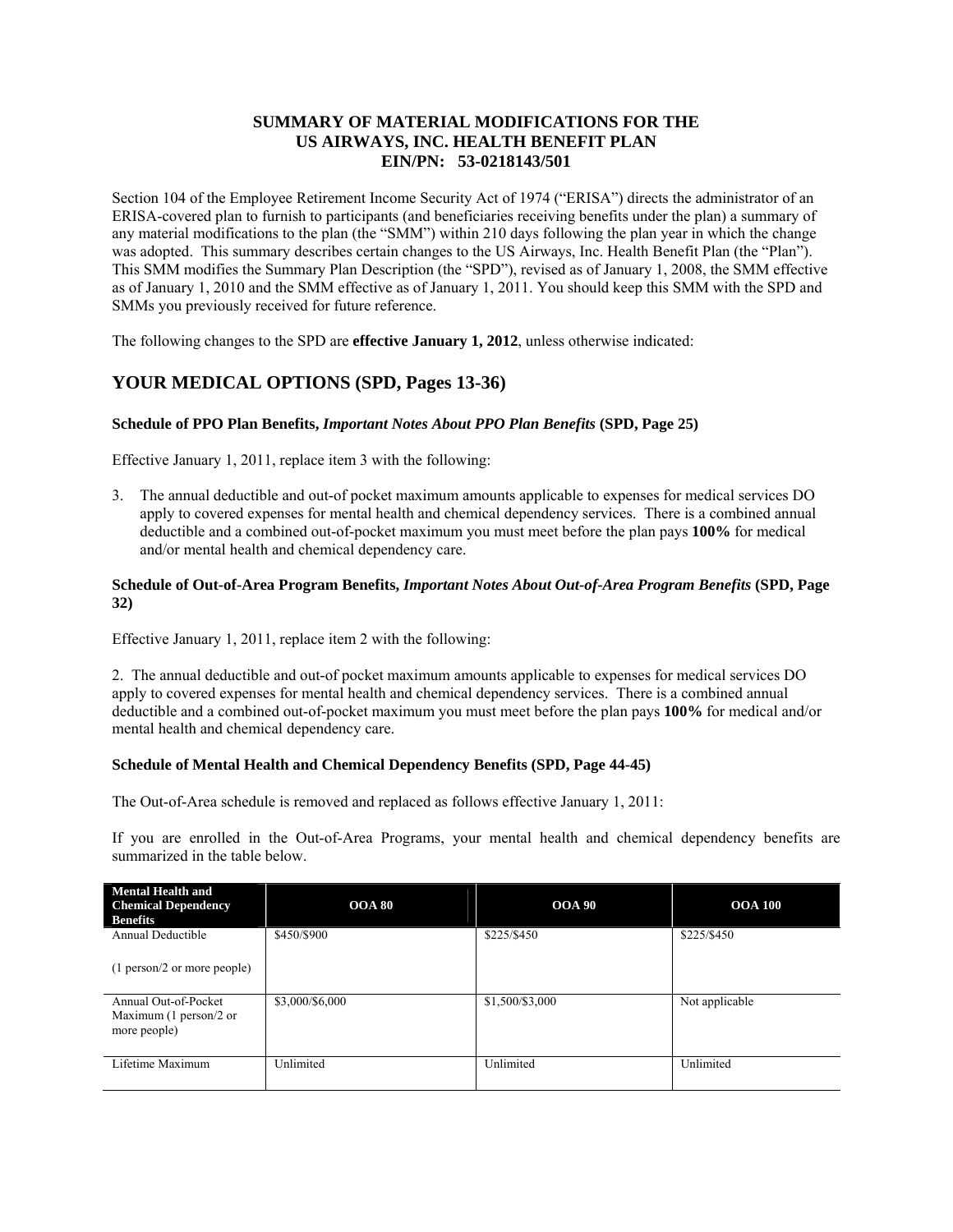| <b>Mental Health and</b><br><b>Chemical Dependency</b><br><b>Benefits</b> | <b>OOA 80</b>                     | <b>OOA 90</b>                     | <b>OOA 100</b>             |
|---------------------------------------------------------------------------|-----------------------------------|-----------------------------------|----------------------------|
| Inpatient Care                                                            | The Plan pays 80% of discounted   | The Plan pays 90% of the Medicare | The Plan pays 100% of the  |
|                                                                           | Medicare Allowable Amount after   | Allowable Amount, after annual    | Medicare Allowable Amount, |
|                                                                           | annual deductible                 | deductible                        | after annual deductible    |
|                                                                           | No day maximum                    | No day maximum                    | No day maximum             |
| <b>Outpatient Care</b>                                                    | The Plan pays 80% of the Medicare | The Plan pays 90% of the Medicare | The Plan pays 100% of the  |
|                                                                           | Allowable Amount, after annual    | Allowable Amount, after annual    | Medicare Allowable Amount, |
|                                                                           | deductible                        | deductible                        | after annual deductible    |
|                                                                           | No visit maximum                  | No visit maximum                  | No visit maximum           |

# **YOUR DENTAL OPTIONS (SPD, Pages 54-62)**

### **Dental PPO Program Benefits (SPD, Page 56)**

Modify coverage for Fluoride treatment under Preventive care by replacing the language with the following:

(once **per year**, up to age 19)

Modify coverage for X-rays under Preventive care by replacing the language with the following:

(bitewing—as part of routine exam, **once** per year; full-mouth—once every **60** months)

Modify Major care to add the following:

*Implant services and repairs* 

### **An Overview of Out-of-Area Dental Program Benefits (SPD, Pages 57-58)**

Modify coverage for X-rays under Preventive care by replacing the language with the following:

(bitewing—as part of routine exam, **once** per year; full-mouth—once every **60** months)

Modify Major care to add the following:

*Implant services and repairs* 

#### **Dental Services Covered Under the Plan (SPD Pages 59-61)**

Under Preventive and Diagnostic Care:

- Remove ",including bitewing x-rays" from the first bullet
- Add a bullet "Adult bitewing x-rays, once per Plan Year"
- Modify the 4<sup>th</sup> bullet by replacing the language with the following: "Full mouth x-rays, once every 60 months";

Under Restorative Care:

Modify the 1<sup>st</sup> bullet by replacing the language with the following: "Silver (amalgam), silicate, plastic, porcelain, and composite fillings (**all teeth**); and"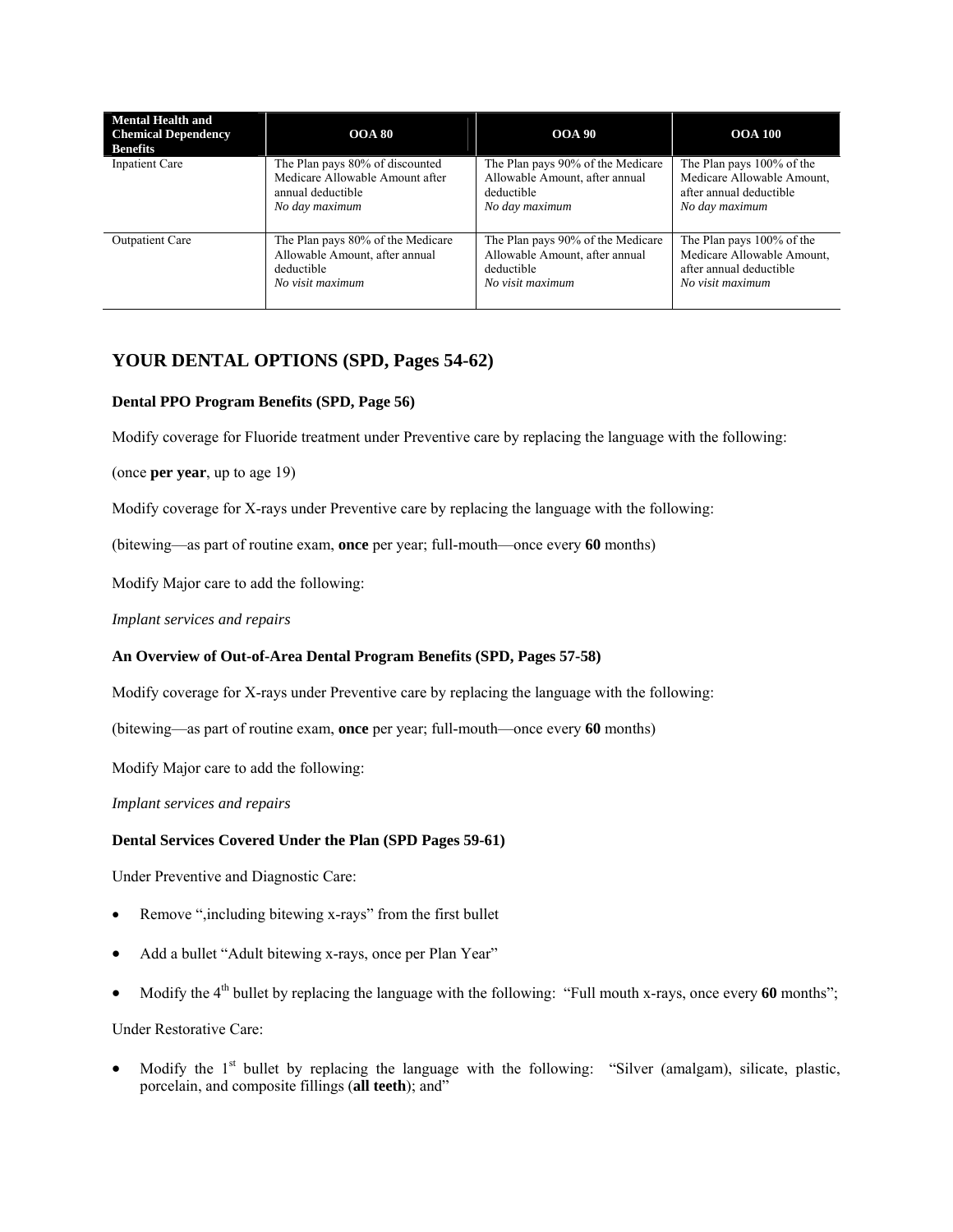Under Prosthodontic Care:

- Add the following bullets:
	- Implant services (including sinus augmentation and bone replacement and graft for ridge preservation), but no more than once for the same tooth position in an 84 month period.
	- Repair of implants, but not more than once in a 12 month period.
	- Implant supported Cast Restorations, but no more than once for the same tooth position in an 84month period.
	- Implant supported fixed Dentures, but no more than once for the same tooth position in an 84 month period.
	- Implant supported removable Dentures, but no more than once for the same tooth position in an 84 month period.

### **Dental Services NOT Covered Under the Plan (SPD, Page 61-62)**

## **Modify the 2nd bullet by replacing the language with the following:**

 Replacement of teeth that were lost or extracted before your dental coverage began under the Plan; **including congenitally missing teeth** 

## **YOUR VOLUNTARY CRITICAL ILLNESS PLAN (SPD, Page 65)**

#### **The Critical Illness Plan**

Replace the paragraph with the following:

The plan pays a lump-sum benefit upon diagnosis **or occurrence** of a critical illness or condition. It provides a payment to you if you are diagnosed with a specified critical illness, such as heart attack, stroke, renal failure, permanent paralysis due to a covered accident, major organ transplant surgery coronary artery bypass surgery **or other critical illness**. The amounts of your benefit and premium depend on the level you select. For more details on benefit and premium levels under the plan, please contact your critical illness Claims Administrator.

### **CLAIMS PROCEDURES (SPD, Pages 81-85)**

### **Procedures for Appealing an Adverse Benefit Determination (SPD, Page 84)**

The second and third bullets from the bottom of the page are deleted and replaced with the following:

- **15** days after receipt of your request for review of a **pre-service claim**; or
- **30** days after receipt of your request for review of a **post-service claim**.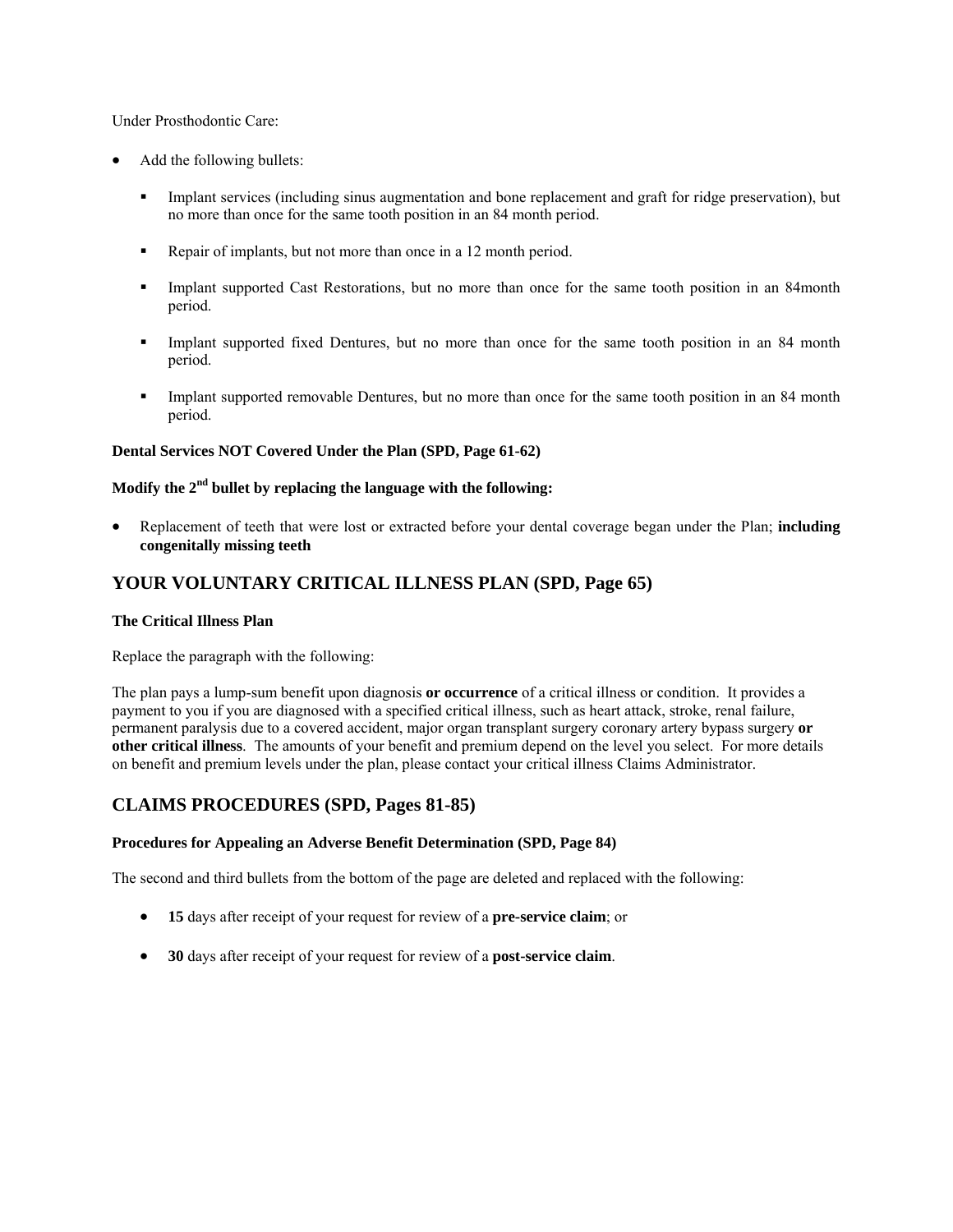### **Procedures for Appealing an Adverse Benefit Determination (SPD, Page 85)**

Add the following to the bottom of page 85:

#### **External Review**

If, after exhausting your internal appeals, you are not satisfied with the final determination, you may choose to participate in the External Review Program. This program only applies if the adverse benefit determination is based on:

- Clinical reasons/medical judgment;
- The exclusions for Experimental or Investigational Services or Unproven Services;
- Rescission of coverage (coverage that was cancelled or discontinued retroactively); or
- As otherwise required by applicable law.

This External Review Program offers an independent review process to review the denial of a requested service or procedure or the denial of payment for a service or procedure. The process is available at no charge to you after exhausting the appeals process identified above and you receive a decision that is unfavorable, or if Claims Administrator fails to respond to your appeal in accordance with applicable regulations.

If the above conditions are satisfied, you may request an independent review of the adverse benefit determination. Neither you nor the Claims Administrator will have an opportunity to meet with the reviewer or otherwise participate in the reviewer's decision. You or an authorized designated representative must submit your request for External Review to the Claims Administrator within four (4) months of the notice of your final internal adverse determination. A request for an External Review must be in writing unless the Claims Administrator determines that it is not reasonable to require a written statement.

The independent review will be performed by an independent review organization (IRO). The IRO has been contracted by the Claims Administrator and has no material affiliation or interest with the Claims Administrator or US Airways, Inc. The Claims Administrator will choose the IRO based on a rotating list of appropriately accredited IROs.

In certain cases, the independent review may be performed by a panel of Physicians, as deemed appropriate by the IRO. Within applicable timeframes of the Claims Administrator's receipt of a request for independent review, the request will be forwarded to the IRO, together with:

- All relevant medical records;
- All other documents relied upon by the Claims Administrator in making a decision on the case; and
- All other information or evidence that you or your Physician has already submitted to the Claims Administrator.

If there is any information or evidence you or your Physician wish to submit in support of the request that was not previously provided, you may include this information with the request for an independent review, and the Claims Administrator will include it with the documents forwarded to the IRO. A decision will be made within applicable timeframes required by law. If the reviewer needs additional information to make a decision, this time period may be extended. The independent review process will be expedited if you meet the criteria for an expedited external review as defined by applicable law.

The reviewer's decision will be in writing and will include the clinical basis for the determination. The IRO will provide you and the Claims Administrator with the reviewer's decision, and any other information deemed appropriate by the organization and/or as required by applicable law.

If the final independent decision is to approve payment or referral, the Plan is required to provide Benefits for such service or procedure in accordance with the terms and conditions of the Plan. If the final independent review decision is that payment or referral will not be made, the Plan will not be obligated to provide Benefits for the service or procedure.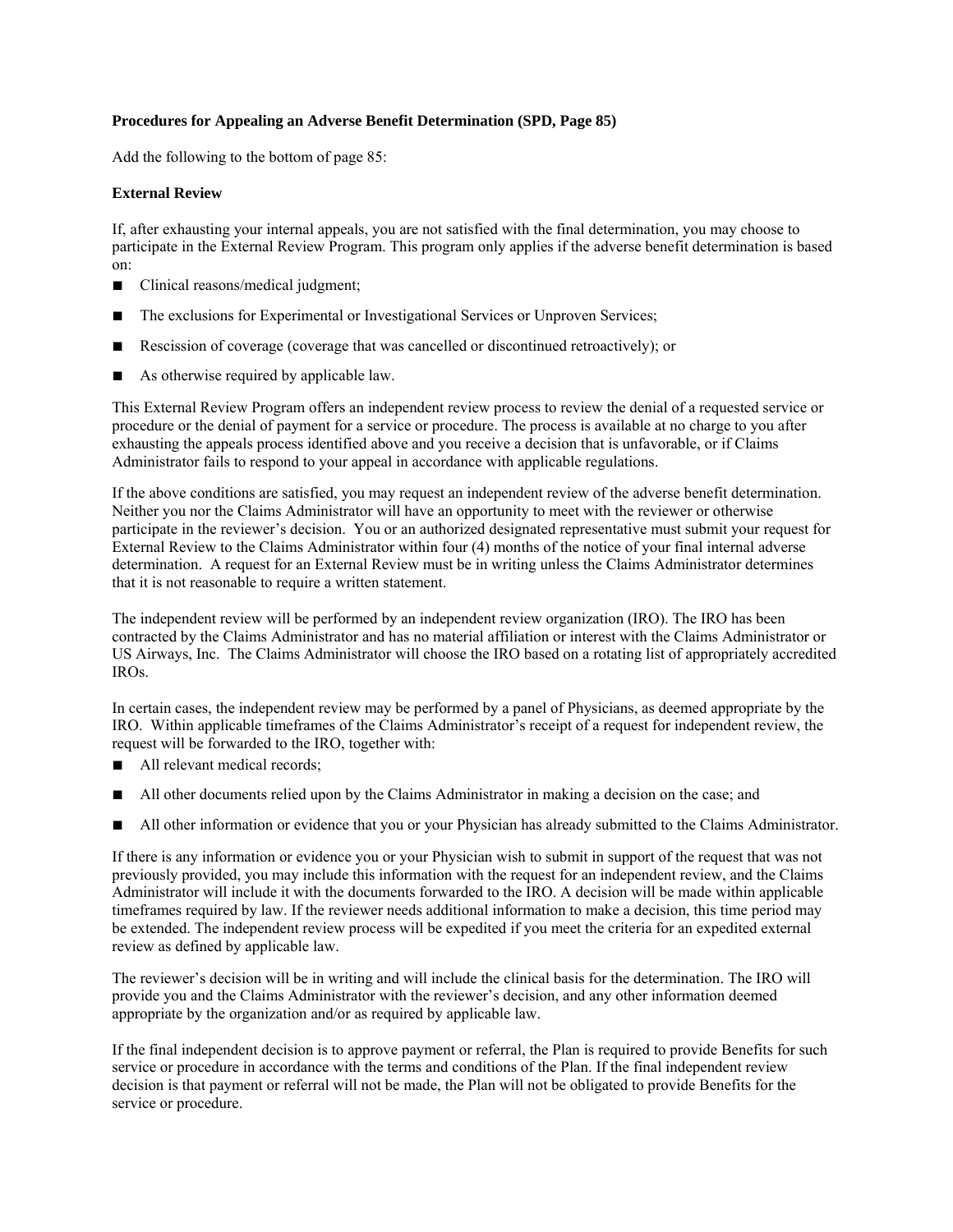You may contact the Claims Administrator at the toll-free number on your ID card for more information regarding your external appeal rights and the independent review process.

The following Claims Administrators do not have a Voluntary External Review Program: Metlife Dental Superior Vision

Your decision to seek External Review will not affect your rights to any other benefits under this health care plan. There is no charge for you to initiate an independent External Review. The External Review decision is final and binding on all parties except for any relief available through applicable state laws or ERISA.

## **HOW TO CONTACT YOUR CLAIMS ADMINISTRATORS/CLAIMS FIDUCIARIES (SPD, Page 86)**

| Claims Administrator/<br><b>Claims Fiduciary</b>                                                    | <b>Phone Number</b>                              | <b>Web Site Address</b> |
|-----------------------------------------------------------------------------------------------------|--------------------------------------------------|-------------------------|
| <b>United HealthCare Services,</b><br>Inc. (UHC)                                                    | <i>Medical benefits:</i><br>1-800-520-0811       | www.myuhc.com           |
| (medical benefits)                                                                                  | $+44$ (0) 1273 718425 (International)            |                         |
| <b>Blue Cross Blue Shield of</b><br><b>North Carolina</b><br>(medical benefits through)<br>12/31/11 | 1-888-722-7441<br>1-800-810-2583 (International) | www.bcbsnc.com          |
| <b>Anthem Blue Cross and Blue</b><br><b>Shield</b><br>(medical benefits effective)                  | 1-855-267-1772<br>1-800-810-2583 (International) | www.anthem.com          |
| 1/1/12                                                                                              |                                                  |                         |

# **PLAN ADMINISTRATION (SPD, Pages 87-90)**

**Organizations Providing Administrative Services under the Plan (SPD, Pages 88-89)** 

Modify the Medical benefits section as follows:

| <b>Type of Benefits</b> | <b>Claims Administrator and Claims Fiduciary</b> |
|-------------------------|--------------------------------------------------|
| Medical                 | United HealthCare Services, Inc.                 |
|                         | P.O. Box 30555                                   |
|                         | Salt Lake City, UT 84130-0555                    |
|                         | 1-800-520-0811                                   |
|                         | $+44$ (0) 1273 718425 (International – BUPA)     |
|                         | www.myuhc.com                                    |
|                         | or                                               |
|                         | Blue Cross Blue Shield of North Carolina         |
|                         | P.O. Box 2291                                    |
|                         | Durham, NC 27702                                 |
|                         | 1-888-722-7441                                   |
|                         | 1-800-810-2583 (International)                   |